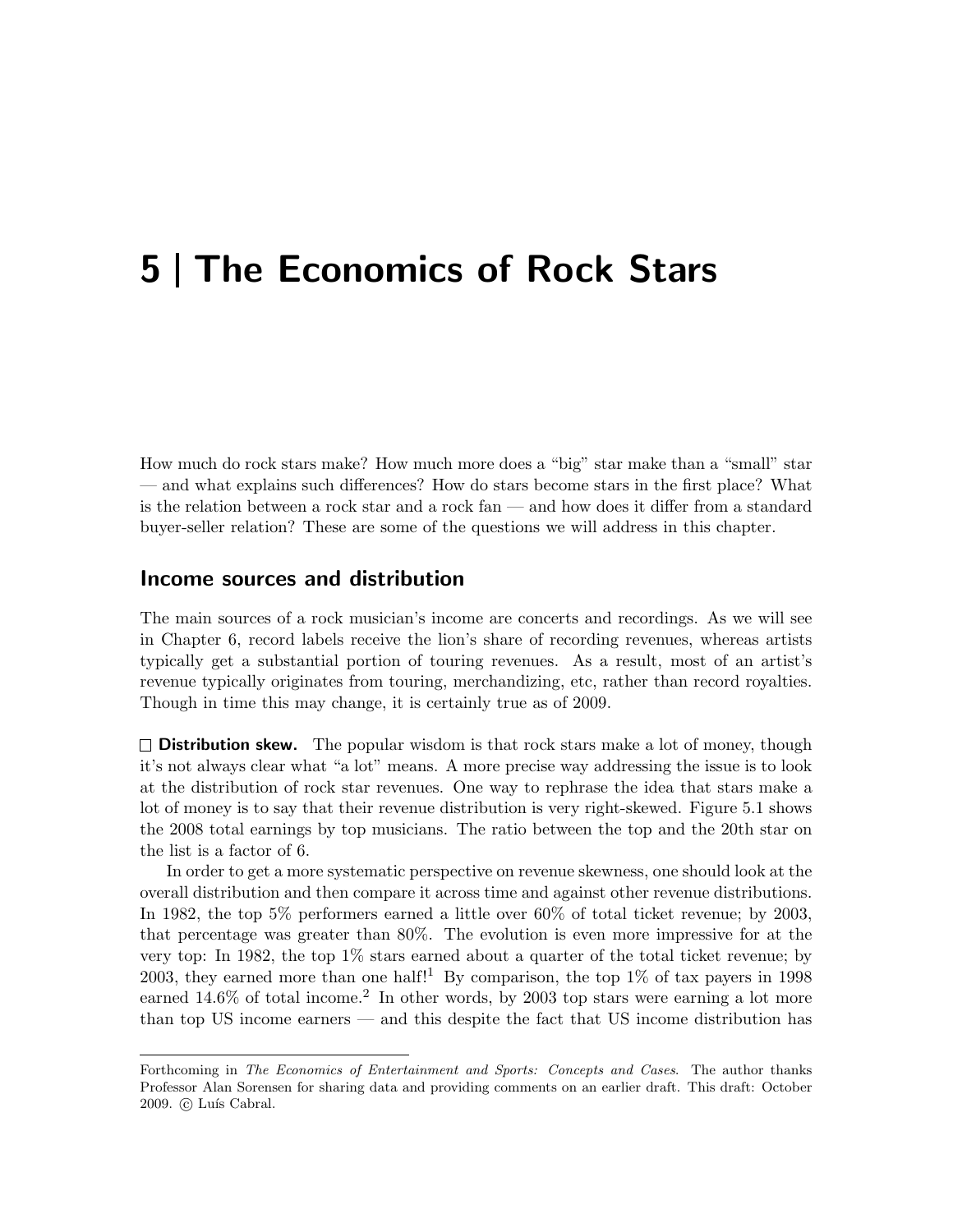### Figure 5.1

Top 2008 moneymarkers (touring, albums, digital tracks and ring tones). Source: Billboard.

| #              | Artist                   | Earnings (\$) |
|----------------|--------------------------|---------------|
| 1              | Madonna                  | 242,176,466   |
| $\overline{2}$ | Bon Jovi                 | 157, 177, 766 |
| 3              | <b>Bruce Springsteen</b> | 156,327,964   |
| 4              | <b>The Police</b>        | 109,976,894   |
| 5              | Celine Dion              | 99,171,237    |
| 6              | Kenny Chesney            | 90,823,990    |
| $\overline{7}$ | Neil Diamond             | 82,174,000    |
| 8              | Rascall Flatts           | 63,522,160    |
| 9              | Jonas Brothers           | 62,638,814    |
| 10             | Coldplay                 | 62,175,555    |
| 11             | The Eagles               | 61,132,213    |
| 12             | Lil Wayne                | 57,441,334    |
| 13             | AC/DC                    | 56,505,296    |
| 14             | Michael Buble            | 50,257,364    |
| 15             | Miley Cyrus              | 48,920,806    |
| 16             | <b>Taylor Swift</b>      | 45,588,730    |
| 17             | Journey                  | 44,787,328    |
| 18             | <b>Billy Joel</b>        | 44,581,010    |
| 19             | Mary J Blige             | 43,472,850    |
| 20             | Kanye West               | 42,552,402    |

become considerably more skewed in recent years.

 $\square$  Price effect and quantity effect. Having established that the distribution of star revenues is considerably right-skewed, one is naturally led to inquire into the source of such skewness. Knowing that revenue is the product of quantity and average price, one interesting question is whether the source of variation is primarily price or quantity.

The evidence is that cross-artist differences are primarily due to variations in quantity, not price. When it comes to recording revenues, it is immediately apparent that the variation in CD prices is very small compared to the variation in number of CDs sold. For example, a Rolling Stones CD sells for approximately the same price as a Flamin Groovies CD; but the *Stones* record is likely to sell many more copies. To be sure, we should take into account that more popular bands receive a greater share of the royalty proceeds, but this increase is proportionately lower than the increase in units sold.

This disparity between price effect and quantity effect is also found in concert sales, though not as markedly. Figure 5.2 shows the average concert ticket price from a sample of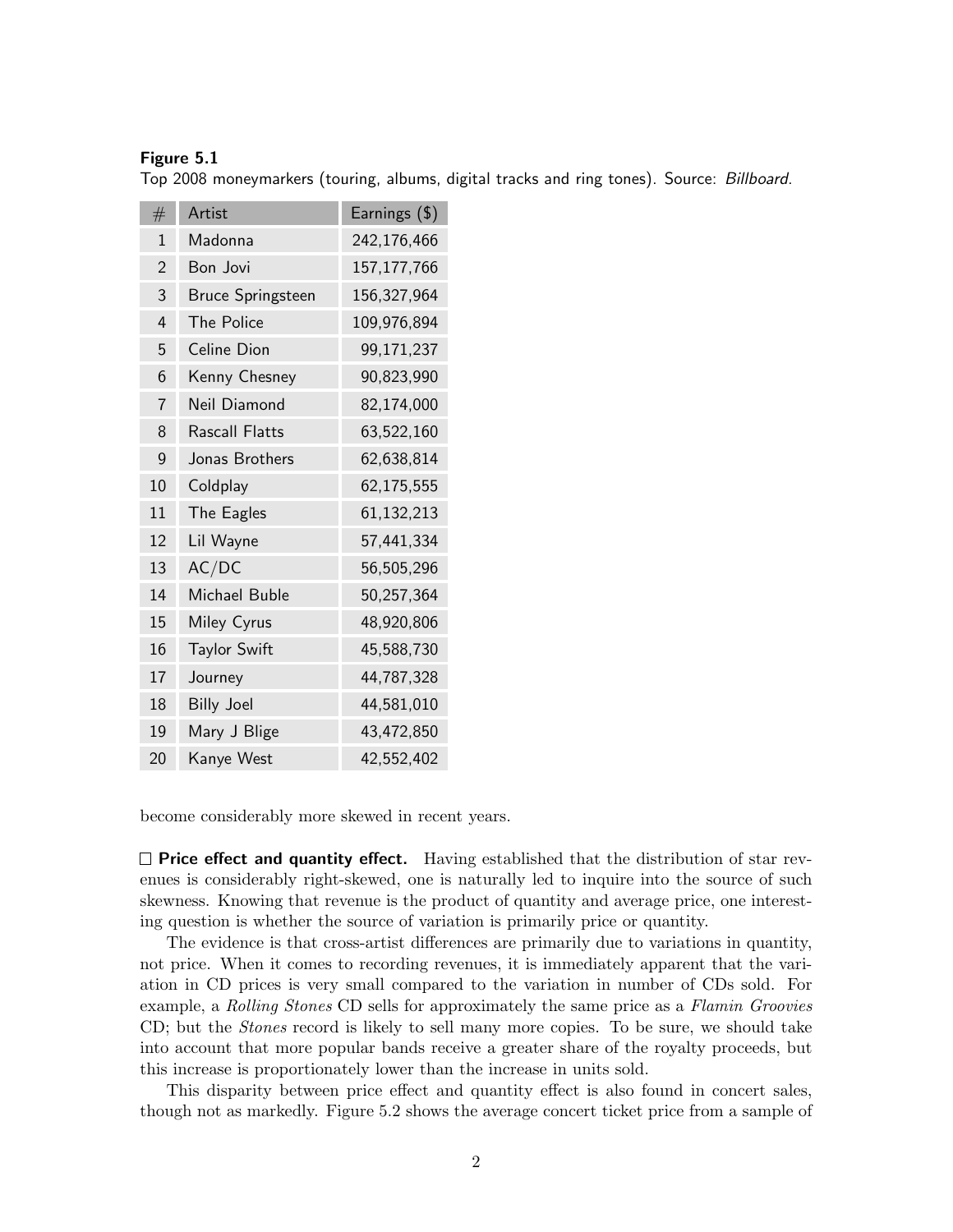| Number of<br>tickets sold | Number of<br>concerts | Average<br>price |
|---------------------------|-----------------------|------------------|
| $<$ 1000                  | 10,195                | 15.65566         |
| 1000-5000                 | 6,253                 | 26.96732         |
| 5000-10000                | 1,747                 | 28.19898         |
| 10,000-15,000             | 900                   | 31.21433         |
| >15,000                   | 595                   | 33.1656          |

Figure 5.2 Number of tickets sold and average price. $3$ 

concerts performed in the US in 2002. For example, average price at concerts that sold less than 1,000 tickets was about \$16, whereas average price at concerts that sold more than 15,000 tickets was about \$33. Although this is twice the price of a ticket to a small concert, the ratio in terms of attendance is much higher (greater than 15).

A different way to look at the data is at the artist level: artists in the top decile of touring revenues in 2002 earned nearly 200 times more revenues than artists in the middle (the 45th to 55th percentiles). But their average ticket prices were only 80% higher. Still another way to get at the same fact is to statistically regress the logarithm of ticket revenues on the logarithm of the number of tickets sold. The coefficient of such regression is 1.14. Notice that, if it were equal to 1, then *all* of the increase in revenue would be due to the quantity effect. The regression suggests that there is also a price effect, albeit smaller in magnitude.<sup>4</sup>

## The economics of superstars

As we saw above, the distribution of rock star earnings is very skewed: a very small number of stars earns a substantial fraction of the overall earnings. Why? Why should rock stars' income distribution be more skewed than in other professions and occupations? Scholars refer to this phenomenon as the "economics of superstars." To understand the idea, it is useful to start from a stylized fact regarding record sales earnings: differences between more and less popular bands are primarily due to quantity differences, not price differences.

Let us now consider an idealized, simplistic world where there is a clear ordering, in the eyes and ears of music fans, between the various bands available in the market. This is obviously not exactly true, but to a first approximation and for the sake of illustration will make a helpful starting point. So as not to offend any reader who might also be a music fan, let us simply denote the top band by  $A$ , the second top band by  $B$ , and so forth.

Consider now the decision of a music fan who has \$20 and wants to purchase a CD. With such a limited budget, the fan can only afford one record. Which CD is the fan going to purchase? You guessed it: band A's record. It follows that, because there are no capacity constraints in producing CDs, the top band will serve every single fan. Even if the quality difference between bands A and B is not very significant, the earnings gap between the two bands will be enormous: the "superstars" phenomenon.<sup>5</sup>

Clearly, we are looking at an extreme outcome, which essentially results from the extreme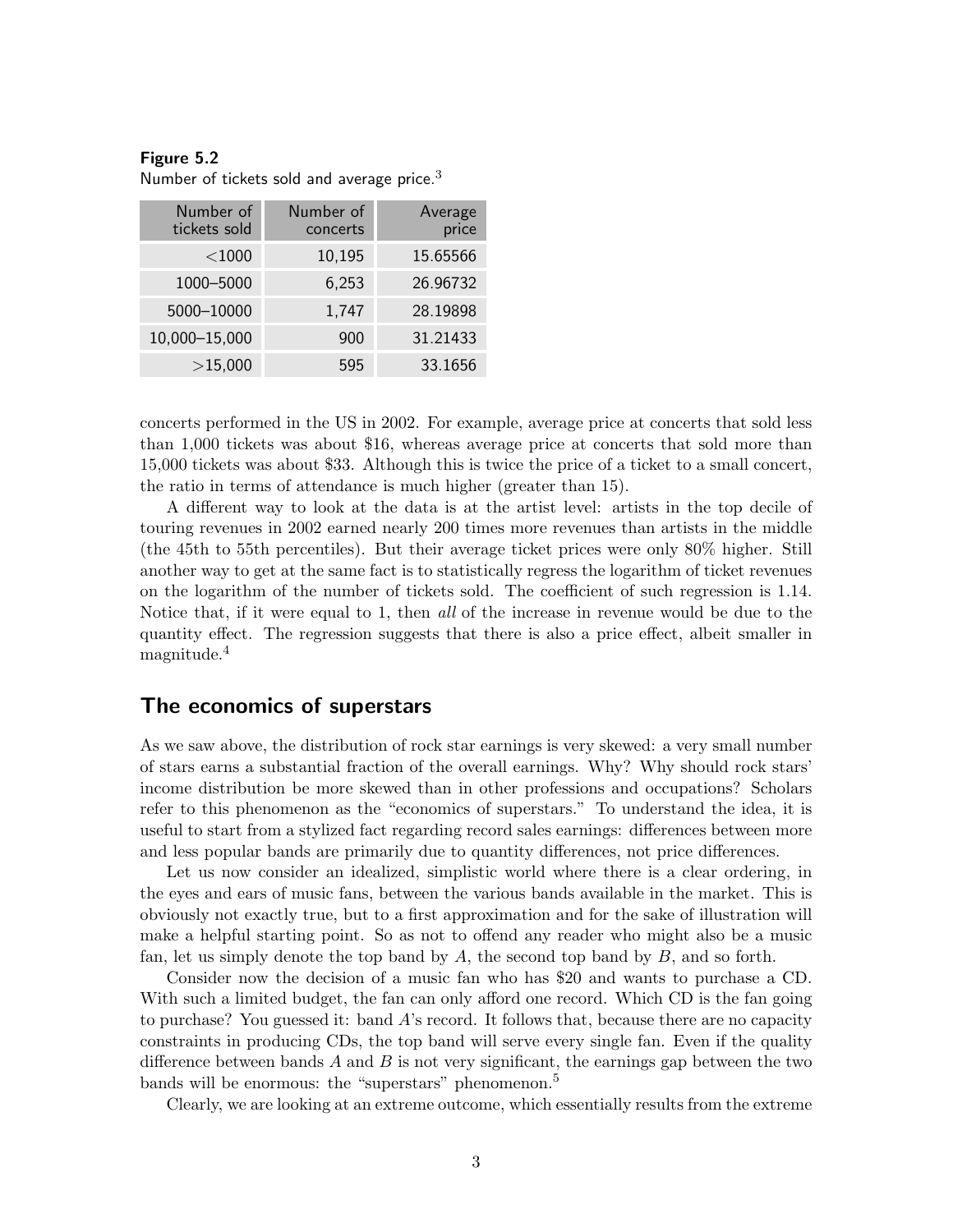assumption that all fans rank band  $A$  above band  $B$ . This is not true: most industries  $$ including popular music — are characterized by vertical differentiation (everyone agrees that band A is better than band  $B$ ) as well as horizontal differentiation (some prefer band  $B$  to band C, some prefer band C to band  $B$ ). Horizontal differentiation softens the superstar phenomenon described above, but it does not eliminate it. Likewise, price competition (which I've assumed away in the above example) might soften the superstar phenomenon (lesser bands sell CDs and concert tickets at a lower price, thus attracting some fans who might otherwise go with the bigger bands); but some superstar effect will still remain.

In this sense, one of the effects of globalization is to accentuate the phenomenon of superstars. A stylized view of globalization is that we go from a series of separate markets to a single global market. Before, the best artist in each market took the lion's share of that market. Now, the best band in the world takes the lion's share of the world market.

The above theory relies on the assumption that consumers agree on who the best performer is — and then purchase their records and attend their concerts. But the argument can be made that the superstar phenomenon takes place even when there are no differences in talent. The idea is that one learns about music by listening to it and by discussing it with other people who listen to it. In this context, an artist's popularity works like a sort of snowball: small initial differences in popularity across artists of similar talent are magnified over time by the self-reinforcing mechanism of consumers wanting to listen to what people are listening to. In other words, the top artist in sales is not necessarily the best talent, rather the particular talent that consumers "coordinate" on. As economist M. Adler puts it, "bills of all colors could serve as money and likewise all artists could be stars."<sup>6</sup>

Even if consumers don't particularly care about coordinating their preferences with others (after all, most consumers listen to their music in their iPods), snowball effects may emerge from the consumers' buying strategies. There is a very large number of offerings in the market and it's impossible for a single consumer to learn about them all. Consumers therefore must rely on each other's information. As economists K. Hendricks and A. Sorensen argue,

Consumers buy the products they hear about, and they hear about the products that other consumers buy. As a result, a product's success reinforces itself, causing the distribution of success across products to be more highly concentrated.<sup>7</sup>

Still a third related explanation for the skewness of artist revenues is that an artist's success is the combination of talent and resources placed at his or her disposal. For example, leading artists get better songwriters working for them, thus producing better hits, thus cementing their reputation as leading artists.

The above theories have something in common: they are consistent with a dynamic process whereby stars are born out of a what economists refer to as self-reinforcing dynamics. This may sound like high-level jargon, but the idea is relatively simple: the more people listen to band A, the more people will be told about band  $A$  — through word-of-mouth, online social networks, etc — thus further increasing band  $A$ 's following. As a result, it may happen that two bands with relatively similar talent end up in very different positions. Some small historical events — a positive review of an initial hit, some radio play time  $\cdot$ start a *snowball effect* that gradually distances band A from the equally talented band B that did not get the same initial break.

Technical note 15 spells this out in greater detail. Going beyond the math, the idea of snowball effects begs the question of how stars come to be in the first place; that is, what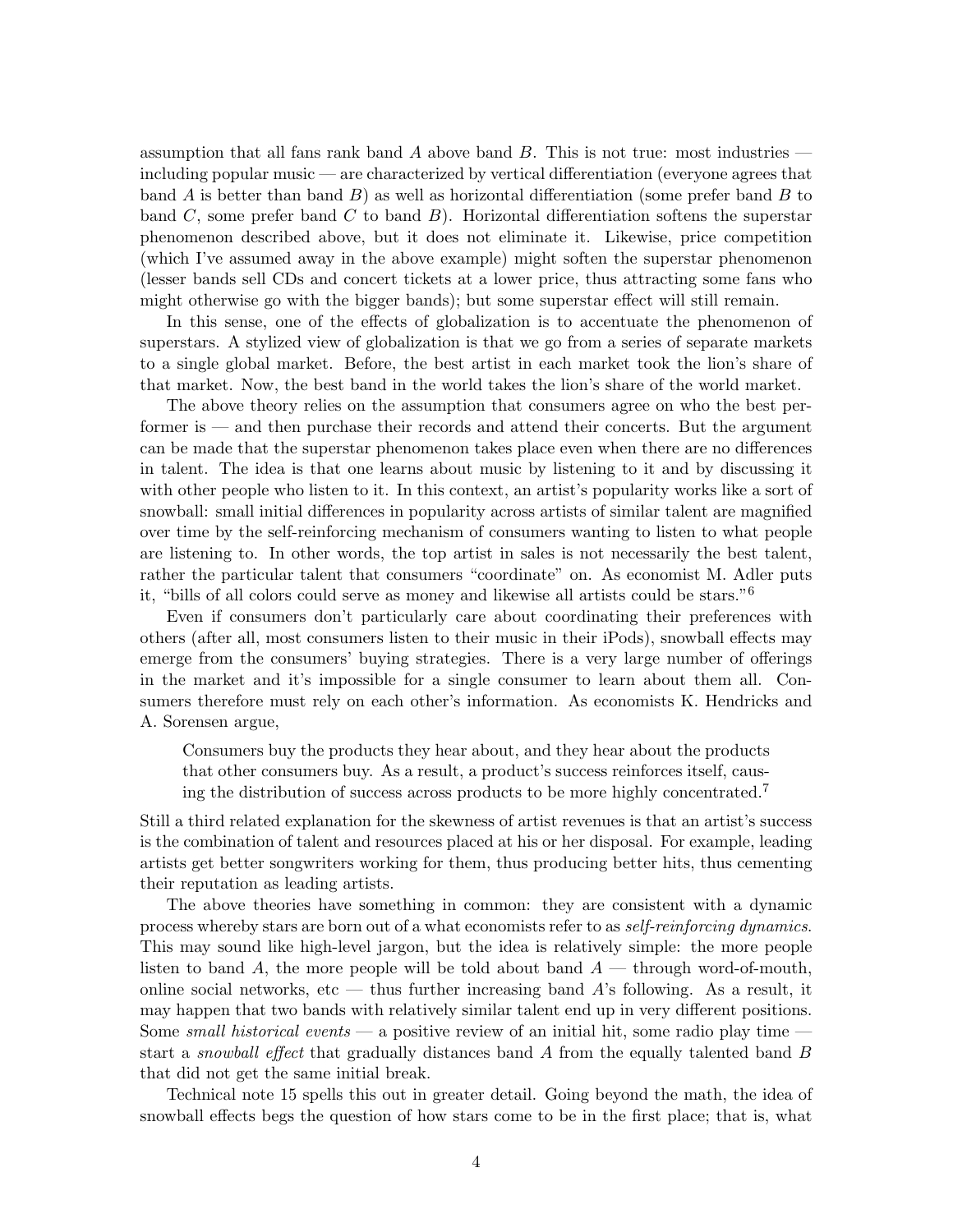is the nature of the small historical events that lead down the road to stardom. We next turn to this question.

# A star is born

Assuming that talent differences between stars and non-stars are very small compared to differences in market success, the natural following question is: what makes some singers stars and others only aspiring stars?

 $\Box$  **Payola.** If stardom results from a snowball effect, then it pays to invest a lot during the period when the snowball is about to be formed. One important investment is radio air time. It is illegal to pay radio stations to play a certain hit unless an explicit announcement is made to that effect. Nevertheless, such undercover and undisclosed payments are a frequent practice. It has a name: payola (from "pay" and "Victrola," a nickname of early radios from RCA Victor).

Why should payola be considered illegal? One view is that listeners expect DJs to select the best songs, not the songs willing to pay for air time. But why shouldn't we simply consider payola as a sort of advertising expenditure? According to author J. Surowiecki,

Paying to play ... creates a rough marketplace democracy: if you can come up with the cash, you get a shot. But that's all. Labels can buy themselves exposure; they can't buy themselves a hit. If people don't want to hear a record, radio stations won't keep playing it on their own accord.<sup>8</sup>

In practice, payola has been into effect under a loophole: independent record promoters pay radio stations for air time on behalf of record labels. Since these "indies" (not to be confused with independent record labels) are not record labels, the radio stations do not feel obliged to report the payments received. However, the US Federal Communications Commission has recently declared that these deals should be treated as payola as well. Meanwhile, "indies" keep invoicing record labels at least \$3 million a week (a 2001 estimate).<sup>9</sup> Payola is big business.

 $\square$  Talent shows. Some artists saw their first glimpse of success by winning talent shows such as the Eurovision Song Contest or American Idol. Do these talent shows work as screening devices or rather as triggers of snowball dynamics? The first view is that there is an initial set of singers and bands of different levels of ability; and the role of talent shows is to select the best. Moreover, if it were not for this particular talent show, sooner or later the market would recognize the best talent. The second view is that winning a talent show is the "small historical event" that starts a snowball effect which divides the paths of two equally talented artists, one onto stardom, one onto oblivion.

In order to distinguish between these alternative theories, one would need to perform a conceptual test like the following: Suppose that ABBA had come second in Sweden's 1974 song contest. Had that happened, some other singer/band would have represented Sweden in the 1974 Eurovision contest. How would that singer and ABBA's careers have been different under this counterfactual? Under the first interpretation of talent shows (screening devices), the answer is: a lot in the short run but probably not a lot in the long run; that is, sooner or later the world would have found ABBA. Under the second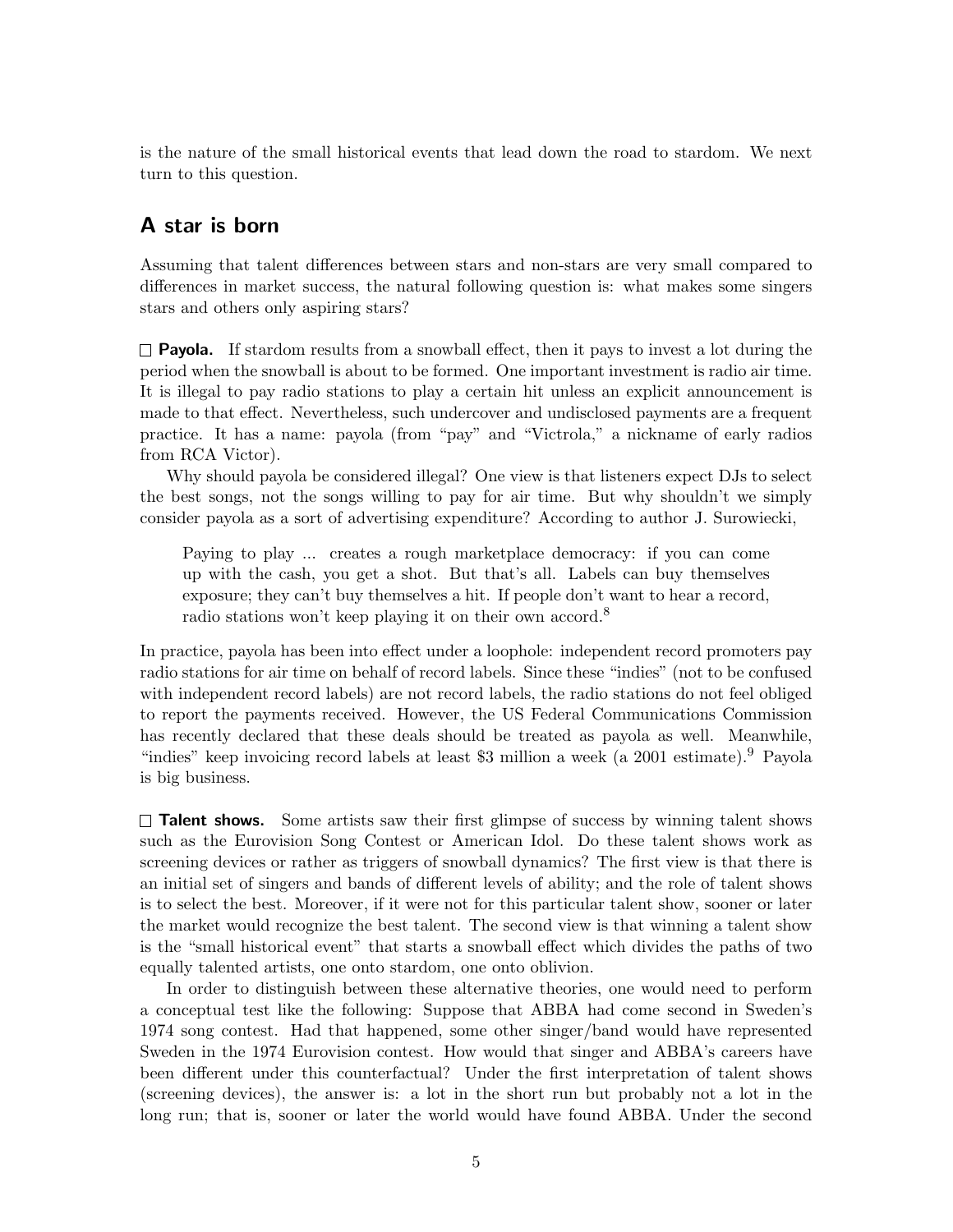interpretation of talent shows (triggers of snowball effects), the answer is: a lot in the short run and even more in the long run: Eurovision gave ABBA a break, which brought them contracts, which brought them resources, which led to more songs being written by them and for them, which continued the process of self-reinforcing dynamics.

Most likely, the answer is: a bit of both.

 $\Box$  Under-experimentation bias. Talent shows notwithstanding, most new artists are discovered and promoted by agents, who scout clubs and listen to endless numbers of demo tapes. If it is true that there are many artists with similar talents to superstars, why do labels and promoters keep paying huge sums to singers who could be replaced by cheaper equivalent alternatives? To put it differently, why is there so little star rotation, why is there so little experimentation of new artists on the music scene?

Economist Marko Terviö, following on the work of G. Becker, thinks the answer lies in what economists call an *externality*.<sup>10</sup> An externality is the situation when an action by an economic agent (e.g., music promoter) results in a cost or benefit to other agents (e.g., a benefit to artists) which the first agent does not capture. Specifically, because it is difficult to write long-term contracts with artists, a promoter cannot avoid the possibility that an artist, once he or she becomes a star, moves on to a different agent. This implies that agents are unable to recover all or maybe even most of the investment they make in creating a star.

Under-experimentation in talent search leads to low average talent: there are many great artists out there who have not been discovered because of the misaligned discovery incentives. Moreover, the few high-talented artists who have been discovered enjoy a considerable degree of market power: they are insulated from would-be rival stars by the high entry barriers of artist experimentation. We thus have an additional explanation for the skewness in star earnings: the industry continues investing in proven starts because the private return on such an investment is higher than the private return on experimenting with new artists — even if the social return of such experimentation is higher.

 $\Box$  The Internet. It has become a clichet to say the Internet has completely changed the way things are done — in just about every field of activity. Music is not an exception. What role does the Internet play in the process of discovering new stars? One the one hand, sites like MySpace make it very easy for a singer or a band to post their demos for the world to listen to. Together with the fact that recording technologies have decreased in cost, this lowers the barrier for new talent to entry the industry. However, the Internet has produced massive amounts of information regarding emerging talent; and to the extent that consumers have search costs, it may be that it is now more difficult for a new band to have access to the listeners' ears.

In other words, the Internet is certainly changing the way things are done; but whether this favors small players in the music industry is a debatable question. Chapter 2 discusses some of the general trends in media and entertainment, in particular as they relate to the Internet. Chapter 6 expands on the role the Internet has played in the music industry.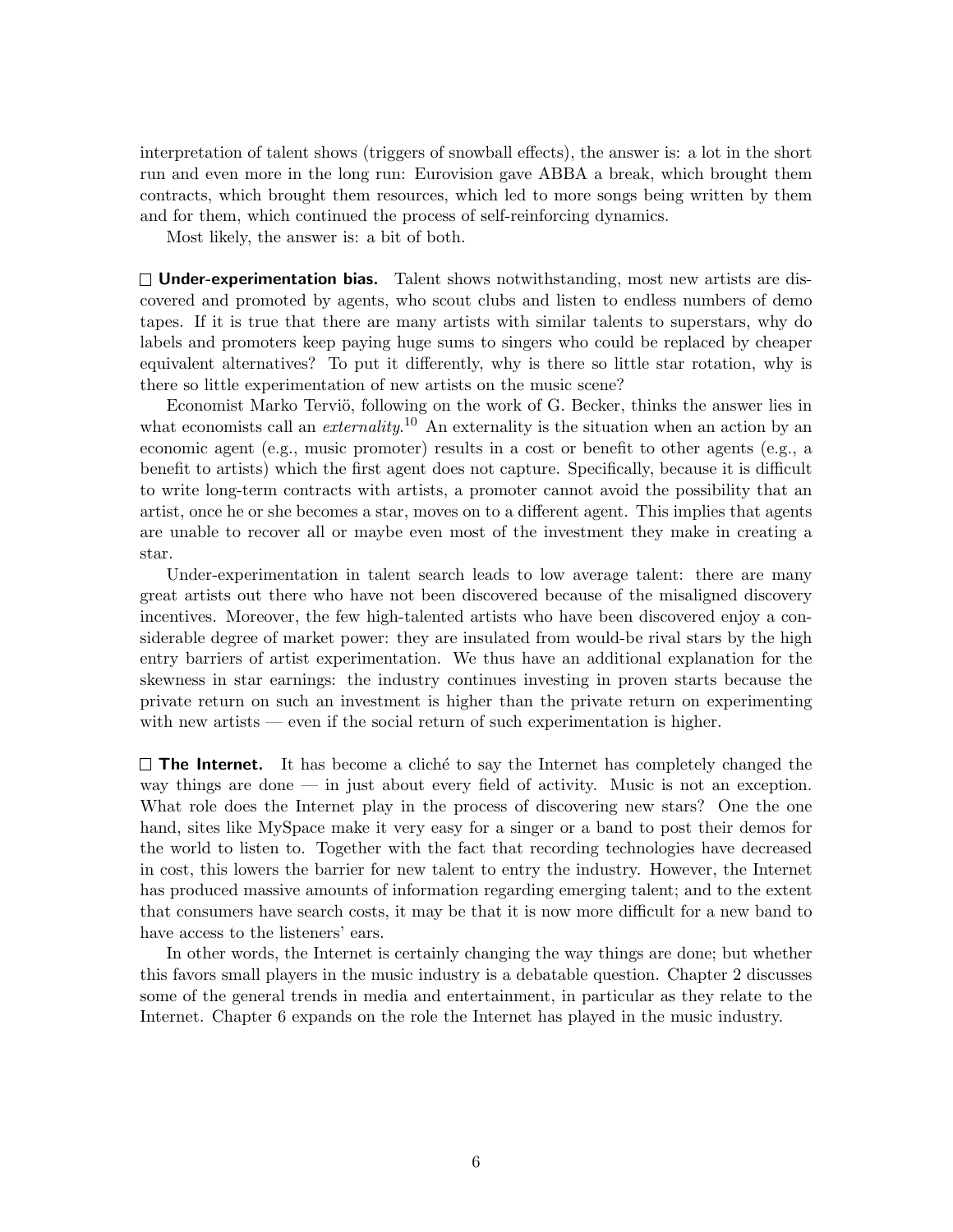## The rocky relationship between stars and fans

A stylized fact from popular music concerts is that they are systematically underpriced. For example, of the world's top ten concerts from January-May 2009, six sold out; nine sold more than 90%; and only the Jonas Brothers playing in Buenos Aires sold less than 90%  $(83.4\%, \text{ to be more precise})$ .<sup>11</sup>

Concert ticket prices are typically set by the artists themselves — or at least based on the artists' input. The above numbers suggest that the equilibrium price of tickets that is, the price that would balance supply and demand — is greater than the face-value price. Evidence from ticket resale corroborates this suspicion. For example, consider the July 10, 2004, Hershey Park Stadium concert by the Dave Matthews Band. Tickets in the primary market all cost less than \$80 (in fact, there were only two ticket price levels). In the secondary market, some tickets sold by less than face value. However, the great majority sold by far more than the face value — some for more than \$300.

A simple-minded economist might say that there is money left on the table, that artists should set higher ticket prices. The data certainly suggests that consumers are willing to pay more than they currently pay in the primary market. But such an approach might be simple minded for at least two reasons. First, there is some uncertainty about demand for a particular show; and since a full house is an important ingredient of an exciting performance, artists prefer not to risk. Second, and possibly more important, there is an important relationship between fans and the artist that goes beyond buyer and seller. Specifically, the artist wants to be thought of as more than a profit-maximizing seller, as someone who is fair to the fan.

To illustrate this and other aspects of the difficult relation between stars and fans, we next consider three recent examples: Trent Reznor (of the *Nine Inch Nails* band), Neil Diamond, and Radiohead.

 $\square$  Investing in fan loyalty: Trent Reznor. On May 5, 2008, American industrial rock band Nine Inch Nails (NIN for short) released its eight album, The Slip. During the recording, the band released a single, "Discipline," which was available for free download from iLike. The file's mp3 tag included a message encouraging fans to visit the band's website on the release date. Those who did so were welcomed by band leader Trent Reznor with the message: "Thank you for your continued and loyal support over the years — this one's on me."<sup>12</sup> Yes, the entire album was (and is) available for download free of charge. Moreover, like previous album *Ghosts I–IV*, The Slip was released under a special commons license, basically allowing fans to use the material for non-commercial purposes: "we encourage you to remix it, share it with your friends, post it on your blog, play it on your podcast, give it to strangers, etc."<sup>13</sup>

The free release of *The Slip* was not an isolated event in the unorthodox career of a musician who has been called "the Ralph Nader of the music industry" and included in *Time* magazine's list of the year's most influential Americans.<sup>14</sup> Reznor has been a frequent and constant critical voice in the music industry establishment. In May 2007, he posted a controversial and much-talked-about rant condemning Universal Music Group for their pricing approach: "As the climate grows more and more desperate for record labels, their answer to their mostly self-inflicted wounds seems to be to screw the consumer over even more."<sup>15</sup> In between songs at a concert in Australia, Reznor followed up by saying (edited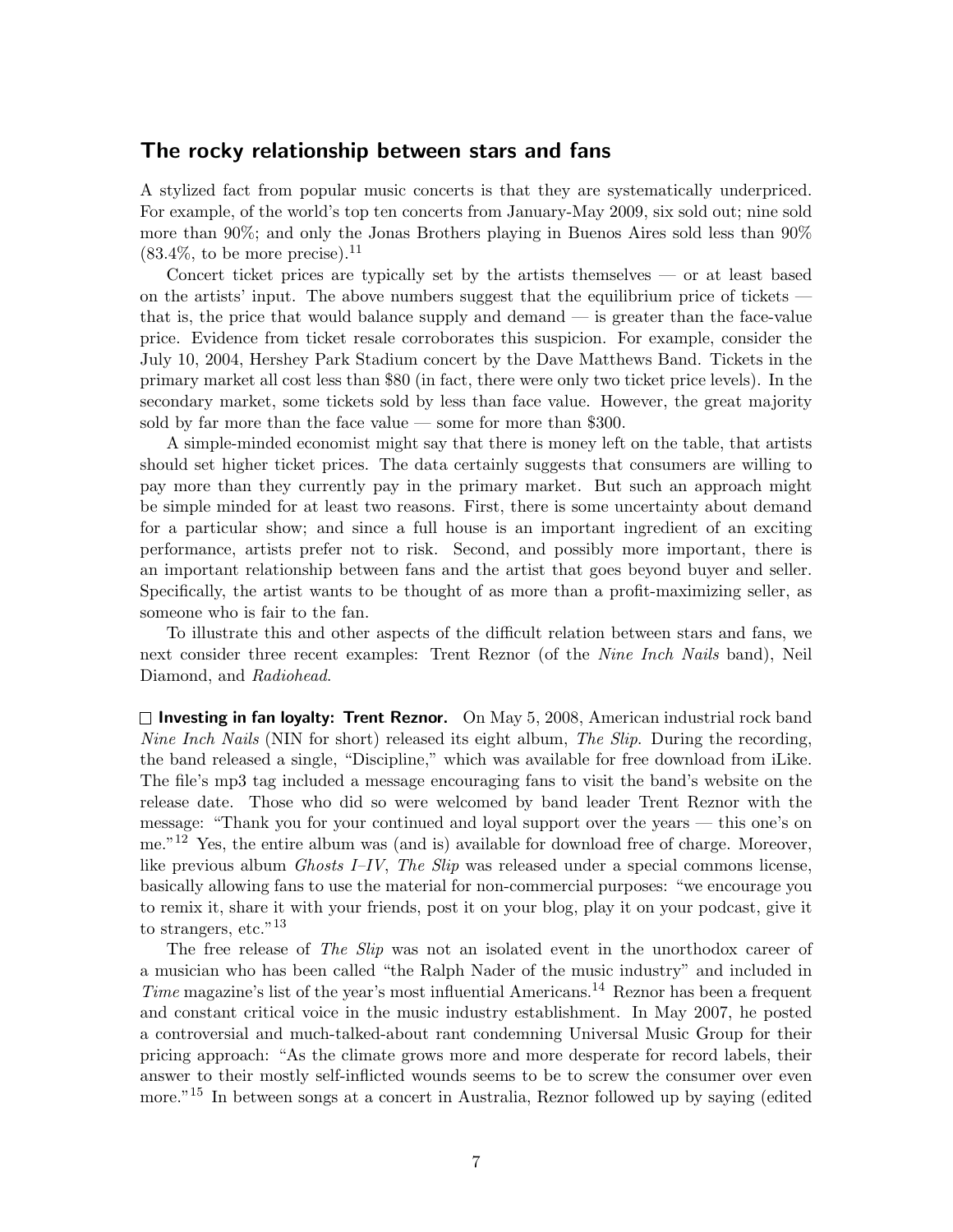for content):

Last time I was here, I was doing a lot of complaining about the ridiculous prices of  $CDs$ ... Has the price come down at all? I see a no, a no, a no... Okay, well, you know what that means — STEAL IT. Steal away. Steal and steal and steal some more and give it to all your friends and keep on stealin'.<sup>16</sup>

But Reznor's stand-up to the music establishment is not limited to the recording side of the business. Concert tickets, in particular the secondary market for concert tickets, is another point of contention:

There are some people who would be willing to pay \$1,000 and up to be in the best seats for various shows, but MOST acts in the rock / pop world don't want to come off as greedy pricks asking that much, even though the market says its value is that high. The acts know this, the venue knows this, the promoters know this, the ticketing company knows this and the scalpers really know this.

So the venue, the promoter, the ticketing agency and often the artist camp (artist, management and agent) take tickets from the pool of available seats and feed them directly to the re-seller (which from this point on will be referred to by their true name: SCALPER) . . . StubHub.com is an example of a re-seller / scalper. So is TicketsNow.com . . . They could have (and can right now) stop the secondary market dead in its tracks ... Why don't THEY do it? It's obvious — they make a lot of money fueling the secondary market.<sup>17</sup>

Next, Reznor explains what his band does in order to treat fans fairly:

NIN gets 10% of the available seats for our own pre-sale. We won a tough (and I mean TOUGH) battle to get the best seats. We require you to sign up at our site (for free) to get tickets. We limit the amount you can buy, we print your name on the tickets and we have our own person let you in a separate entrance where we check your ID to match the ticket. We charge you a surcharge that has been less than TicketMaster's or Live Nation's in all cases so far to pay for the costs of doing this — it's not a profit center for us. We have essentially stopped scalping by doing these things — because we want true fans to be able to get great seats and not get ripped off by these parasites.<sup>17</sup>

The end of Reznor's post provides an apt segue into our next example.

Don't buy from scalpers, and be suspect of artists singing the praises of the Live Nation / TicketMaster merger. What's in it for them?<sup>17</sup>

 $\Box$  PR nightmare: Neil Diamond's ticket pricing. Singer Neil Diamond (Brooklyn, 1941) released his first recording in 1962 and to this date remains one of the most popular artists in America. Diamond fans are "mostly white, middle class and middle-aged."<sup>18</sup> (That was a quote from twelve years ago, so the "middle-aged" part might have changed.)

On August 25, 2008, Diamond was scheduled to give a concert at Ohio State University in Columbus. A doctor had diagnosed him with acute laryngitis. Nevertheless, Diamond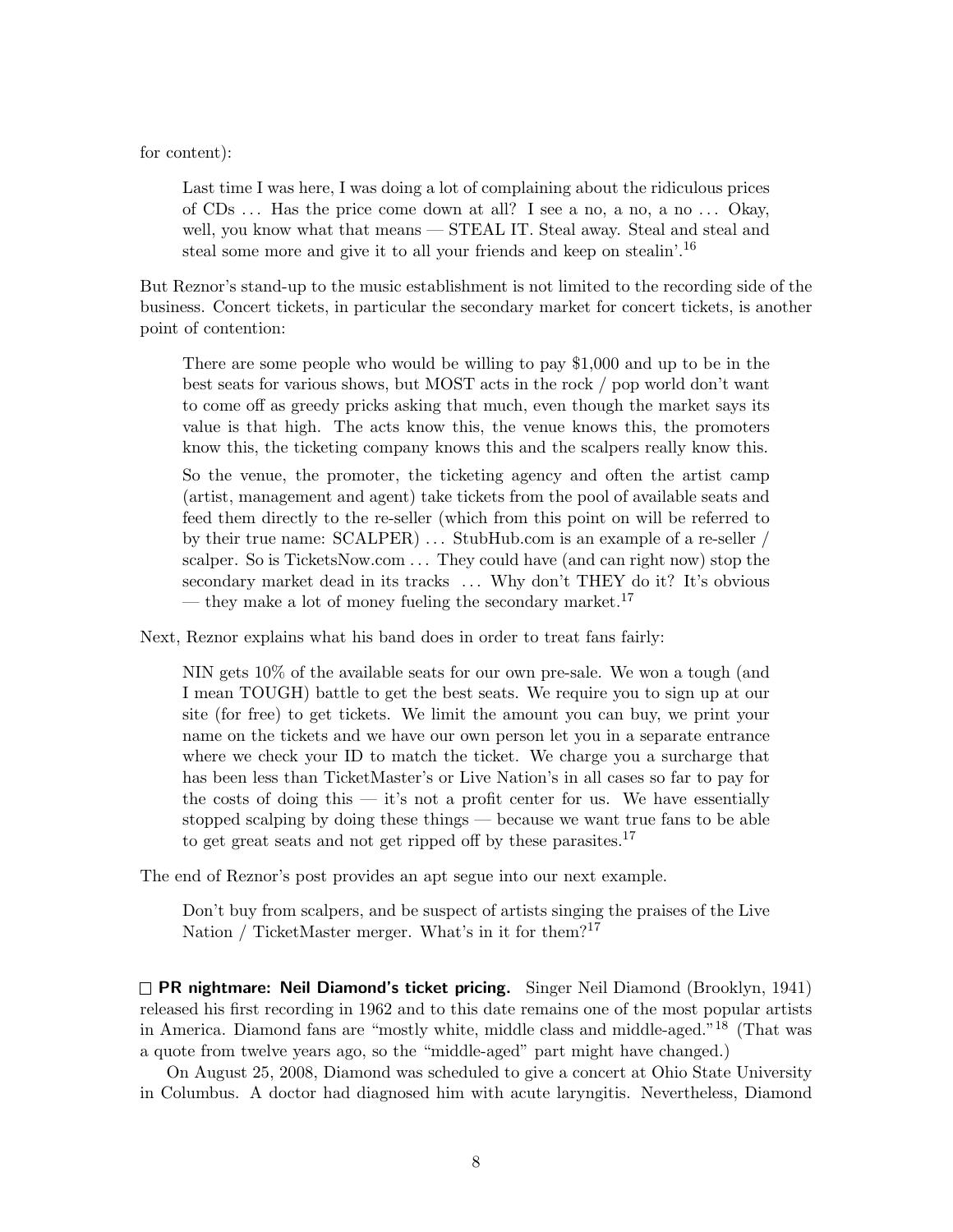#### Figure 5.3

Radiohead In Rainbows online album downloads. Source: comScore.com, Inc.

|                                       | Worldwide | U.S. | Non-U.S. |
|---------------------------------------|-----------|------|----------|
| Percent Who Paid for Download         | 38        | 40   | 36       |
| Percent Who Downloaded for Free       | 62        | 60   | 64       |
| Total                                 | 100       | 100  | 100      |
| Average Price per Paid Download* (\$) | 6.00      | 8.05 | 4.64     |
| Average Price (All Downloads)* (\$)   | 2.26      | 3.23 | 1.68     |

<sup>∗</sup>Excludes credit card transaction fees.

went on stage, his voice sounding "raspy." The next day, in a statement posted on neildiamond.com, the artist offered an apology — and a refund to anyone requesting it before September 5. "I haven't let you down before and I won't let you down now."<sup>19</sup>

A few days earlier, from August 12–16, Diamond had given a series of four concerts at New York's Madison Square Garden. Less than a minute after tickets went on sale, more than 100 seats were available at TicketExchange. The tickets were presented as fan-to-fan transactions. The listed prices were hundreds of dollars higher than their face value.

Following a March 2009 story by the Wall Street Journal, Ticketmaster's then-chief executive, Sean Moriarty, acknowledged that they had used TicketExchange to sell 160 of those tickets, on Neil Diamond's behalf, at marked-up prices. "That's a choice up to Neil and management," Moriarty said. Neil Diamond's manager, Irving Azoff, added that "it's our job to make our clients aware of every opportunity that exists." $^{20}$ 

In the artist's defense, the Wall Street Journal reveals that

Virtually every major concert tour today involves some official tickets that are priced and sold as if they were offered for resale by fans or brokers, but that are set aside by the artists and promoters.<sup>20</sup>

Other than Diamond, the list of offenders includes Bon Jovi, Celine Dion, Van Halen, Britney Spears, and others.

In a letter to the *Journal's* editor (March 16, 2009), Ticketmaster claimed that "our dynamic pricing helps artists." Their website states that TicketExchange shouldn't be considered scalping, and that its "goal is to give the most passionate fans fair and safe access to the best tickets."

It is not clear what effect this episode (and the Journal's story) have had on fans, if any.

 $\square$  Exploiting fan loyalty: The Radiohead experiment. On October 10, 2007 British rock band Radiohead rocked the music world (pun intended) by running an experiment: Their seventh studio album, In Rainbows, was released online. The price?—Whatever each downloading fan decided was fair. Fans could also choose to purchase the Discbox, which includes a vinyl album, bonus CD, and some extras for \$80 U.S.

Many analysis were surprised at the number of paying downloaders and the high prices offered by some of them. As Figure 5.3 shows, more than a third of all downloaders paid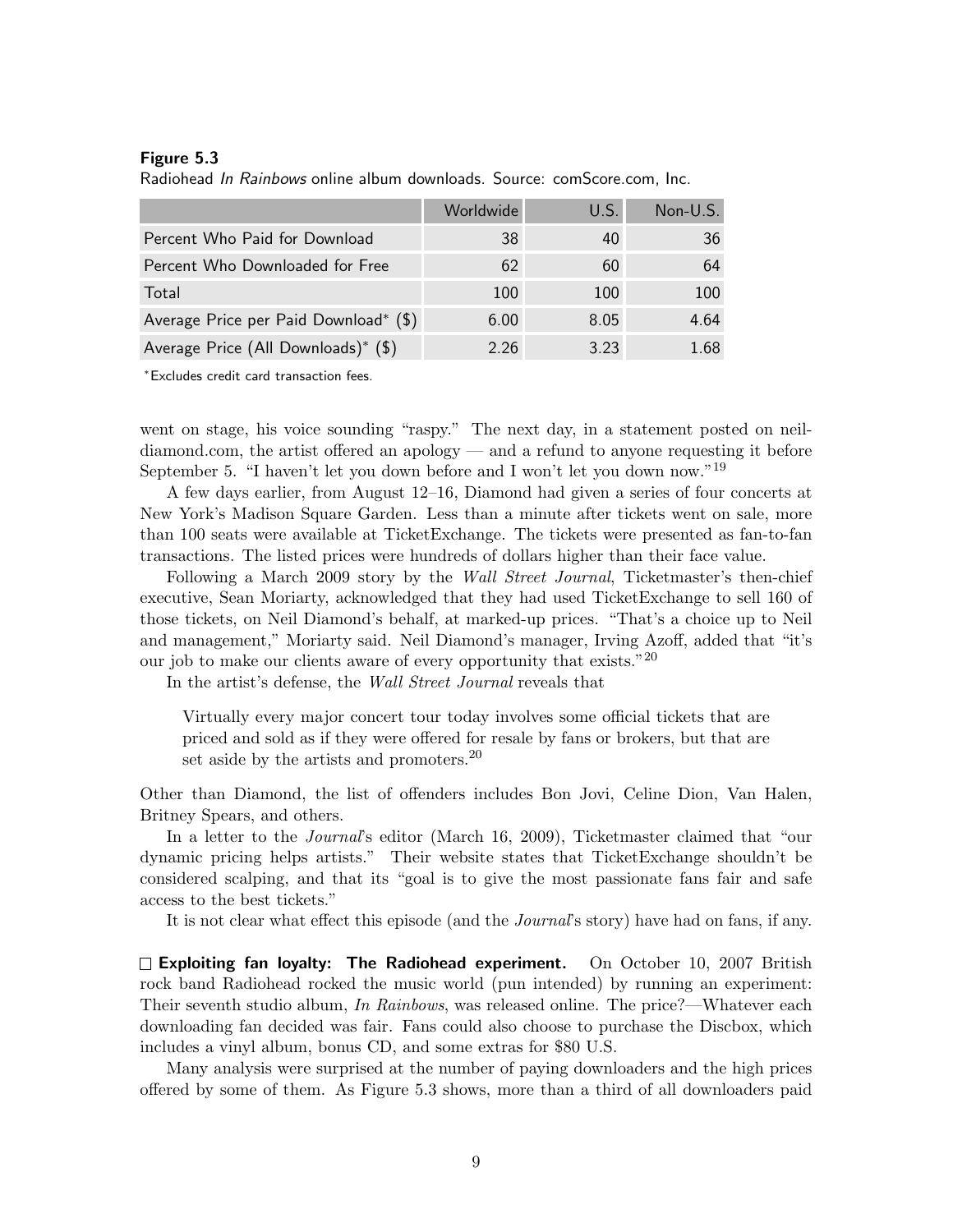## Figure 5.4

| Price (\$) |                | Share of    |                |
|------------|----------------|-------------|----------------|
| From       | T <sub>o</sub> | Downloaders | <b>Dollars</b> |
| 0.00       |                | 62          |                |
| 0.01       | 4.00           | 17          | 8              |
| 4.01       | 8.00           | 6           | 12             |
| 8.01       | 12.00          | 12          | 52             |
| 12.01      | 20.00          |             | 27             |

Radiohead In Rainbows online album sales: price distribution. Source: comScore.com, Inc.

money (though they needn't). In fact, as Figure 5.4 shows, 4% consumers paid more than \$12, twelve dollars more than they had to.

Many other analysis were rather surprised by the number of downloaders who paid at all. According to Jim Larrison, general manager of corporate development at Adify, a provider of online ad network services,

The high percentage of users actually paying more than a few dollars for this download is actually pretty impressive. I expected the vast majority of users to download the album for free or at most a few dollars. With 40 percent of consumers willing to pony up real money, this is a true win for the music industry as it shows there is still perceived value in the digital form of entertainment. Of course it does suggest that the marketplace is continuing to migrate and the music industry needs to shift with consumer behavior. There are numerous methods to monetize the music, via shows and concerts, merchandising and box sets, commercial licensing, and even advertising; which is where the industry needs to progress towards, as the 40 percent paying for music might not be sustainable.

Fred Wilson, managing partner of Union Square Ventures disagrees:

I am surprised by the number of freeloaders. The stories to date about the In Rainbows 'pick your price' download offer have been much more optimistic. I paid \$5 U.S. and had no reluctance whatsoever to take out my card and pay. It's a fantastic record, the best thing they've done in years. But, this shows pretty conclusively that the majority of music consumers feel that digital recorded music should be free and is not worth paying for. That's a large group that can't be ignored and it's time to come up with new business models to serve the freeloader market.

Whether the experiment was beneficial to Radiohead is still an open question. What seems clear is that this sort of strategy does not bode well for publishers. Michael Laskow, CEO of TAXI, the world's leading independent A&R (Artist and Repertoire) company puts it this way:

While the band, its fans and artists alike are celebrating what looks like a success for Radiohead's bold move in releasing their new album using the 'pay what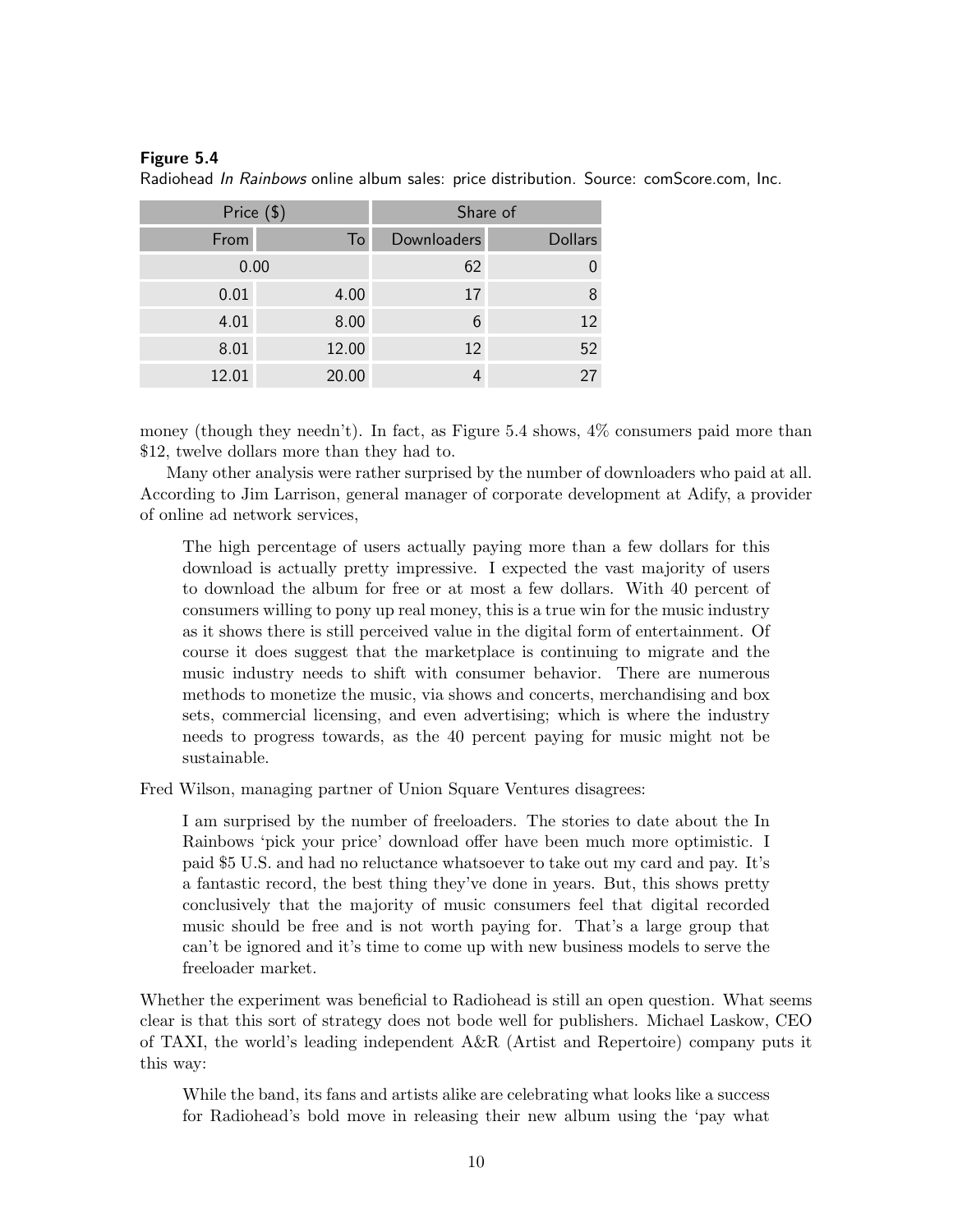you'd like' model, I think everybody has overlooked one very important aspect of this, and it doesn't bode well for the future of the music industry: Radiohead has been bankrolled by their former label for the last 15 years. They've built a fan base in the millions with their label, and now they're able to cash in on that fan base with none of the income or profit going to the label this time around. That's great for the band and for fans who paid less than they would under the old school model. But at some point in the not too distant future, the music industry will run out of artists who have had major label support in helping them build a huge fan base. The question is: how will new artists be able to use this model in the future if they haven't built a fan base in the millions in the years leading up to the release of their album under the pay what you'd like model?

CNN Money found Radiohead's experiment worthy of their "101 Dumbest Moments in Business" list. "Can't wait for the follow-up album, 'In Debt'," the network jested. But was it really a dumb idea? During the first 29 days of October 2007, 1.2 million people worldwide visited the site. A "significant percentage" of visitors ultimately downloaded the album. Of these,  $62\%$  chose to pay nothing. The remaining  $38\%$  paid an average of \$6.<sup>21</sup> As Figure 5.3 shows, this corresponds to an overall average of \$2.26 per download. Assuming (optimistically) that all visits turned into a download, this translates into a total of about \$2.7 million in sales. Previous studio albums by Radiohead sold in the 200 to 500,000 range. Assuming a price of \$15 per copy, this works up to \$3 to \$7.5 million per album.

While \$2.26 million fall short of the \$3–7.5 million range, one must note that this is not the end of the story. First, the fraction of the online revenues that accrue to the band is much greater than the fraction of CD sales would have been. Second, as comScore analyst Edward Hunter puts it,

It is important to note that Radiohead has single-handedly accomplished a milestone that the recording industry has failed to achieve — they've eliminated much of the profit attrition related to piracy or illegal copying. Moreover, they have garnered good faith with the music consumer at a time when it's all the rage to bash the industry and the artists who ally themselves with it. And then you have the reduction in cost of sale, cost of promotion and production. I'd call this a resounding success for Radiohead and music fans everywhere and a fantastic artistic effort as well.